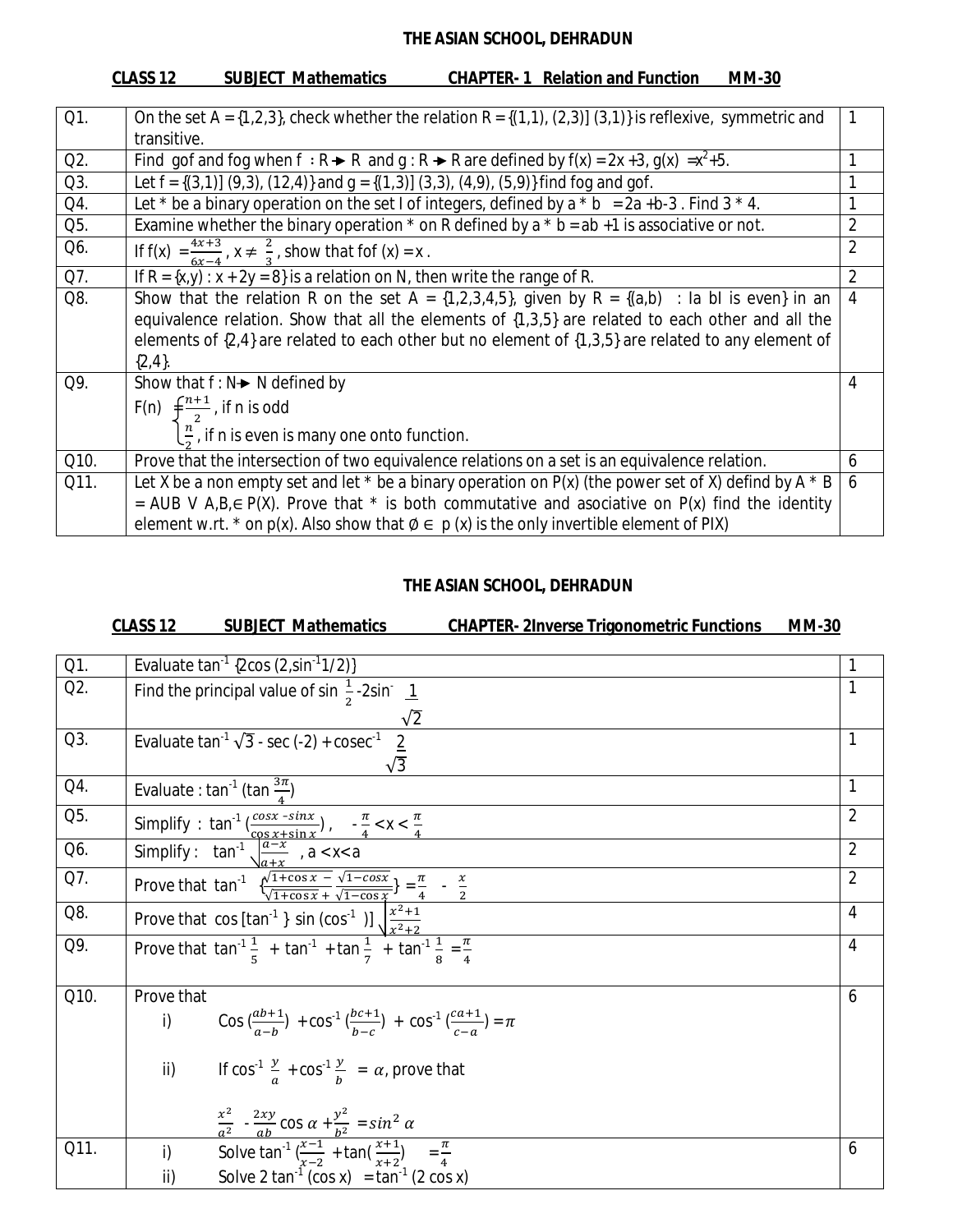| CLASS 12                                                                                                                                                                | <b>SUBJECT Mathematics</b> | <b>CHAPTER- 3 Matrices</b> | <b>MM-30</b> |  |
|-------------------------------------------------------------------------------------------------------------------------------------------------------------------------|----------------------------|----------------------------|--------------|--|
| Find the inverse of $\begin{bmatrix} 2 & 0 & -1 \\ 5 & 1 & 0 \\ 0 & 1 & 3 \end{bmatrix}$ by using elementary row transformations.                                       |                            |                            | 6            |  |
| 2. Find x if $\begin{bmatrix} 1 & x & 1 \end{bmatrix} \begin{bmatrix} 1 & 3 & 2 \\ 2 & 5 & 1 \\ 15 & 3 & 2 \end{bmatrix} \begin{bmatrix} 1 \\ 2 \\ x \end{bmatrix} = 0$ |                            |                            |              |  |

3. In a election, a firm promoted his candidate in 3 ways; telephone, house visits and letters. The cost per contact is given in Matrix A & the no. of contacts of each type made in two cities  $x \& y$  is given in matrix B. Find the total amount spent by firm. **4**

| \n $A = \begin{bmatrix} 40 \\ 100 \\ 50 \end{bmatrix}$ \n           | \n        Telephone |
|---------------------------------------------------------------------|---------------------|
| \n $E = \begin{bmatrix} 1000 & 500 \\ 3000 & 1000 \end{bmatrix}$ \n |                     |
| \n $E = \begin{bmatrix} 1000 & 500 \\ 3000 & 1000 \end{bmatrix}$ \n |                     |
| \n $E = \begin{bmatrix} 1000 & 500 \\ 3000 & 1000 \end{bmatrix}$ \n |                     |

4. Express the given matrix as a sum of a symmetric and a kew, symmetric matrix. If **4**

$$
A = \begin{bmatrix} 3 & 3 & -1 \\ -2 & -2 & 1 \\ -4 & -5 & 2 \end{bmatrix}
$$

- 5. If A =  $\begin{pmatrix} 3 & 1 \end{pmatrix}$  show that A<sup>2</sup> 5 A + 7 I = 0. Hence, find A<sup>-1</sup>  $[-1 \ 2]$
- 6. A trust caring for handicapped children gets Rs 30,000 from its donors. The trust spends half of the funds received for medical and educational care of the children and for that it charges 2% of spent amount from them and deposits the balance amount in a private bank to get the money multiplied so that in future the trust functions regularly. What percent of interest the trust should get from the bank so that it receives an interest of Rs. 1800? Using matrix method finds the rate of interest. Do you think the people should donate to such trusts?

7. If the matrix 
$$
A = [a \ b \ c]
$$
, evaluate  $AA'$  where A,' is the transpose of A.

8. Construct a 2x2 matrix A=[ $a_{ij}$ ] whose elements are given by  $a_{ij} = (i - j)^3$ **2**

**4**

. **4**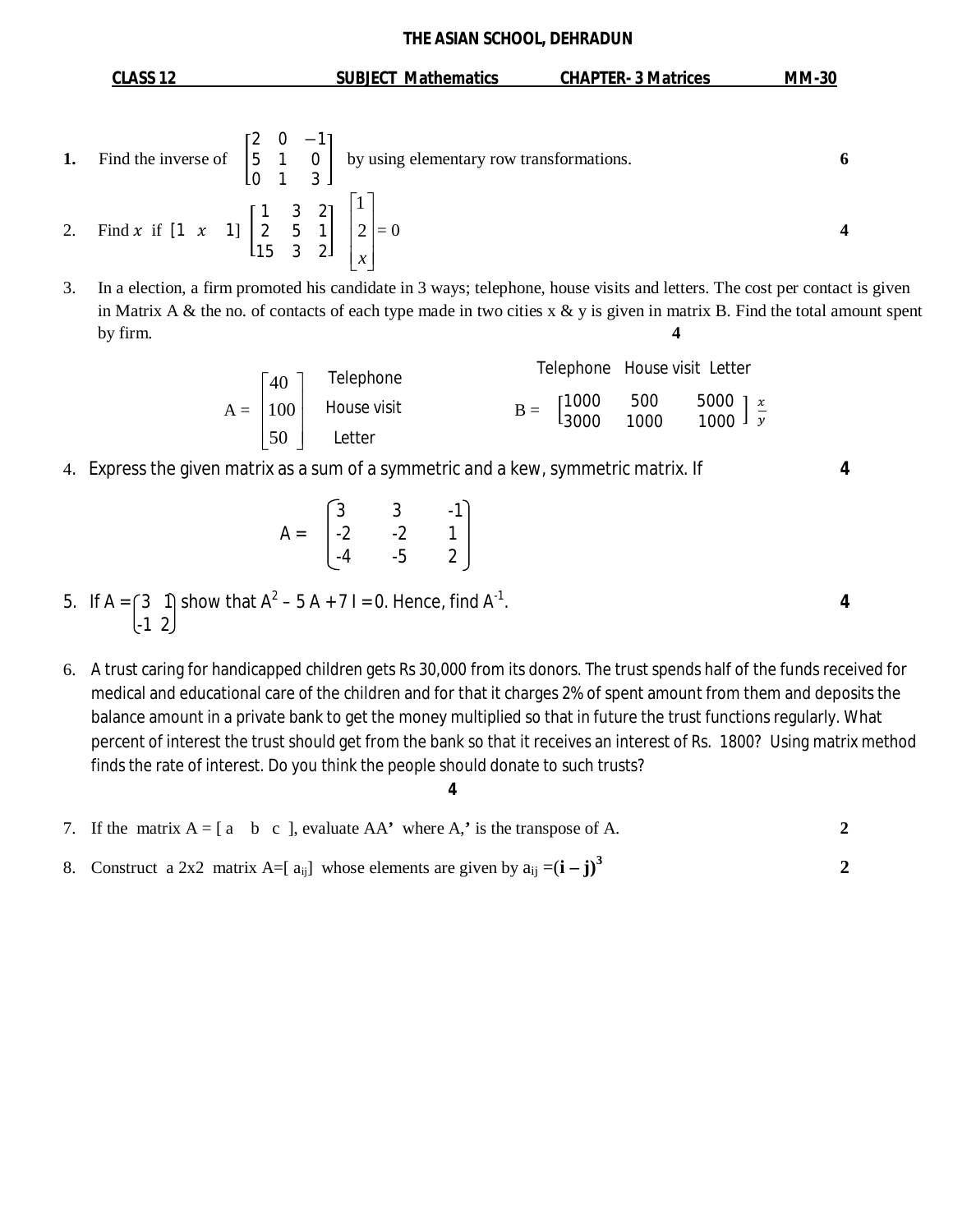| CLASS 12 | <b>SUBJECT Mathematics</b>                                                                                     | <b>CHAPTER- 4 Determinants</b> | <b>MM-30</b> |
|----------|----------------------------------------------------------------------------------------------------------------|--------------------------------|--------------|
|          | 1. Using properties of determinants, prove that                                                                |                                |              |
|          | $\begin{vmatrix} a-b-c & 2a & 2a \\ 2b & b-c-a & 2b \\ 2c & 2c & c-a-b \end{vmatrix} = (a+b+C)^3$              |                                |              |
|          | 2. Proving that $\begin{vmatrix} 1+a & 1 & 1 \\ 1 & 1+b & 1 \\ 1 & 1 & 1+c \end{vmatrix} = bc + ca + ab + abc$ |                                |              |

3. A school wants to award its students for Honesty, Regularity & Hard work with a total cash award of Rs. 6000. Three times the award money for hard work added to that given for honesty amounts to Rs.11000. The award money for honesty and hard work together is double the one given for regularity. Find the award money for each value, using matrix method suggest one more value which the school must include for awards. **4** 

- 4. Evaluate the determinant:  $1+i$  1-i 2  $\begin{vmatrix} 1+i & 1-i \\ 1-i & 1+i \end{vmatrix}$ 5. Using properties of determinants prove  $2$  cb  $ac + c^2$  $a^2 + ab$  b<sup>2</sup> ac  $= 4a^2b^2c^2$  4 ab  $b^2 + bc$   $c^2$ 6. If area of triangle is 35 unit<sup>2</sup> with vertices  $(2, -6)$   $(5, 4)$  and  $(K, 4)$  then find K.
- 7. Solve the following system of equations by matrix method **4**

$$
3x - 2y + 3z = 8
$$
  
2x + y - z = 1  

$$
4x - 3y + 2z = 4
$$

8. If  $x, y, z$  are different and <sup>2</sup>  $1+x^3$ **4**  $\begin{vmatrix} y & y^2 & 1+y^3 \end{vmatrix} = 0$ z  $z^2$  1+ $z^3$ 

Then show that  $1+xyz = 0$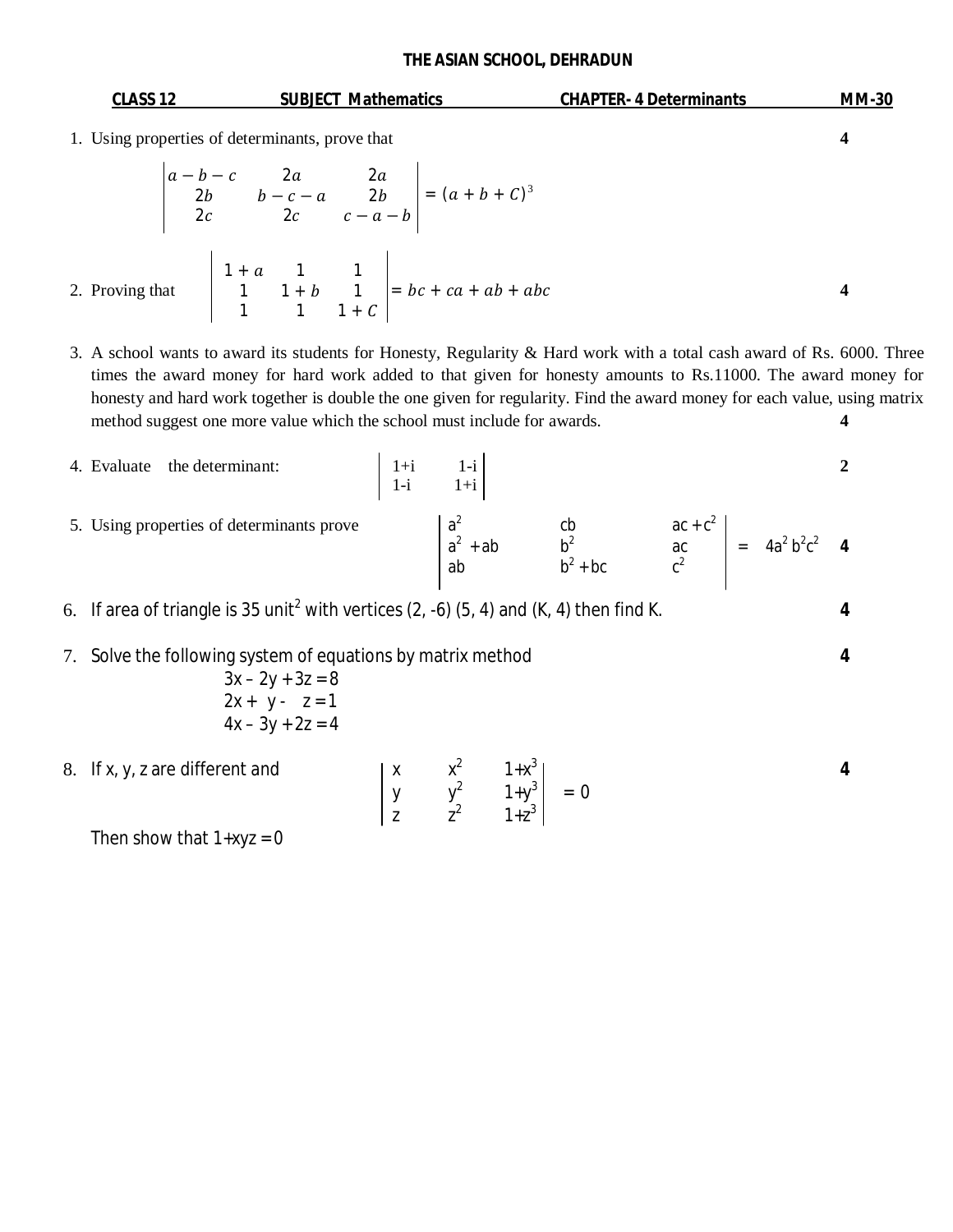|      | <b>CLASS 12</b><br><b>SUBJECT Mathematics</b>                                                                                                               | <b>CHAPTER-5 Differentiation</b><br><b>MM-30</b> |
|------|-------------------------------------------------------------------------------------------------------------------------------------------------------------|--------------------------------------------------|
|      |                                                                                                                                                             |                                                  |
| Q1.  | $=$ log <sub>e</sub> (log <sub>e</sub> x), find f <sup>1</sup> (e)<br>If $f(x)$                                                                             |                                                  |
| Q2.  | If f(x) = x +1, find $\frac{d}{dx}$ (fof)(x)                                                                                                                |                                                  |
| Q3.  | If $f^1(1) = 2$ and $y = f(log_e x)$ , find $\frac{dy}{dx}$ at $x = e$                                                                                      |                                                  |
| Q4.  | If y = x lxl, find $\frac{dy}{dx}$ for x < 0.                                                                                                               |                                                  |
| Q5.  | if $y = x^x$ , find $\frac{dy}{dx}$ at $x = e$                                                                                                              | 2                                                |
| Q6.  | If y = tan-1 $\sqrt{\frac{1-cos2x}{1+cos2x}}$ , find dy/dx.                                                                                                 | $\overline{2}$                                   |
| Q7.  | If $x = a(\theta + sin\theta)$ , $y = a(1 - cos \theta)$ find dy/dx                                                                                         | 2                                                |
| Q8.  | If y = sin <sup>-1</sup> x, prove that : $(1-x^2)\frac{d^2 y}{dx^2} - x \frac{dy}{dx} = 0$ .<br>If y = $(x cosx)^x + (x sinx)^{1/x}$ , find $\frac{dy}{dx}$ | 4                                                |
| Q9.  |                                                                                                                                                             | 4                                                |
| Q10. | If $\sqrt{1-x^6}$ + $\sqrt{1-y^6}$ = a $(x^3-y^3)$ , Prove that dy/dx = $\frac{x^2}{y^2}\sqrt{\frac{1-y^6}{1-x^6}}$                                         | 6                                                |
| Q11. | If $y = \{\log(x + \sqrt{x^2 + 1})^2\}$ , show that $(1+x^2)y_2 + xy_1 = 2$ .                                                                               | 6                                                |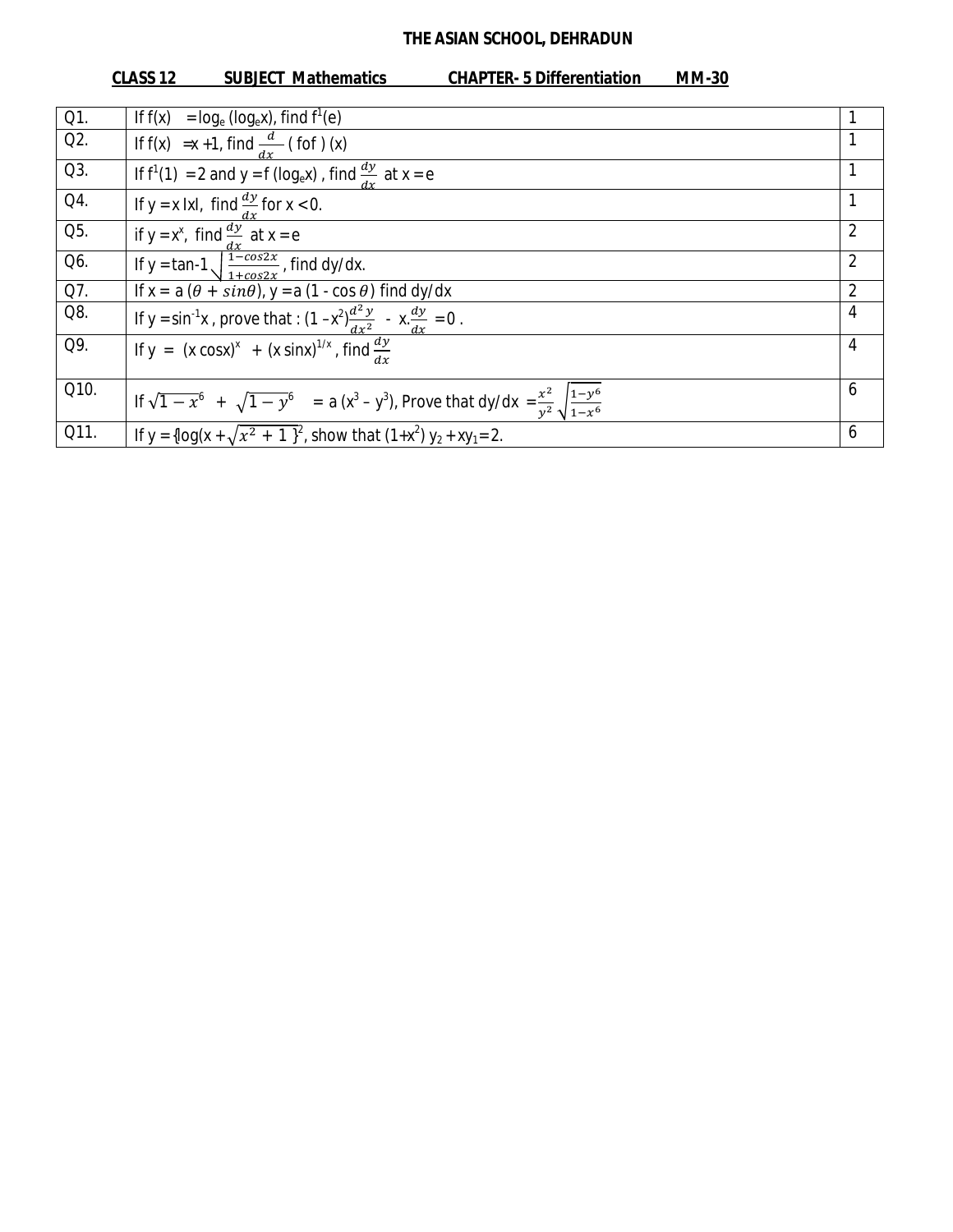## **CLASS 12 SUBJECT Mathematics CHAPTER- 6 Applications of Derivatives MM-30**

| Q1.  | An edge of a cube is increasing at the rate of 10 cm/sec. How fast is the volume of the cube increasing              |                |
|------|----------------------------------------------------------------------------------------------------------------------|----------------|
|      | when the edge is 5 cm long?                                                                                          |                |
| Q2.  | Use differentiates to approximate $\sqrt{25.2}$                                                                      |                |
| Q3.  | Find the slope of tangent to the curve $x^2 + 3y + y^2 = 5$ at (1,1)                                                 |                |
| Q4.  | Find the max. and min. values of $f(x) = -1x-11 + 5$ without derivative.                                             |                |
| Q5.  | A particle moves along the curve $6y = x^3 + 2$ . Find the points on the curve at which y – coordinate is            | $\mathfrak{D}$ |
|      | changing 8 times as fast as the $x - co$ -ordinate.                                                                  |                |
| Q6.  | Verify Rolle's theorem for the function $f(x) = x^2 - 5x + 6$ at [2,3]                                               | $\overline{2}$ |
| Q7.  | Find the equation of tangent to the cure $y = 5x^2 + 6x + 7$ at (1/2, 35/4)                                          | 2              |
| Q8.  | Find the equation (s) of normal (s) to the curve $3x^2 - y^2 = 8$ which is (are) parallel to the line $x + 3y = 4$ . | 4              |
| Q9.  | Find the intervals in which $f(x) = \sin x + \cos x$ , $0 \le x \le 2\pi$ is increasing or decreasing.               | 4              |
| Q10. | Show that of all the rectangles inscribed in a given circle, the square has the maximum area.                        | 6              |
| Q11. | If the sum of the lengths of the hypotenuse and a side of a right angles trioangle is given, show that the           | 6              |
|      | area of the triangle is maximum when the angle between them is $\pi/3$ .                                             |                |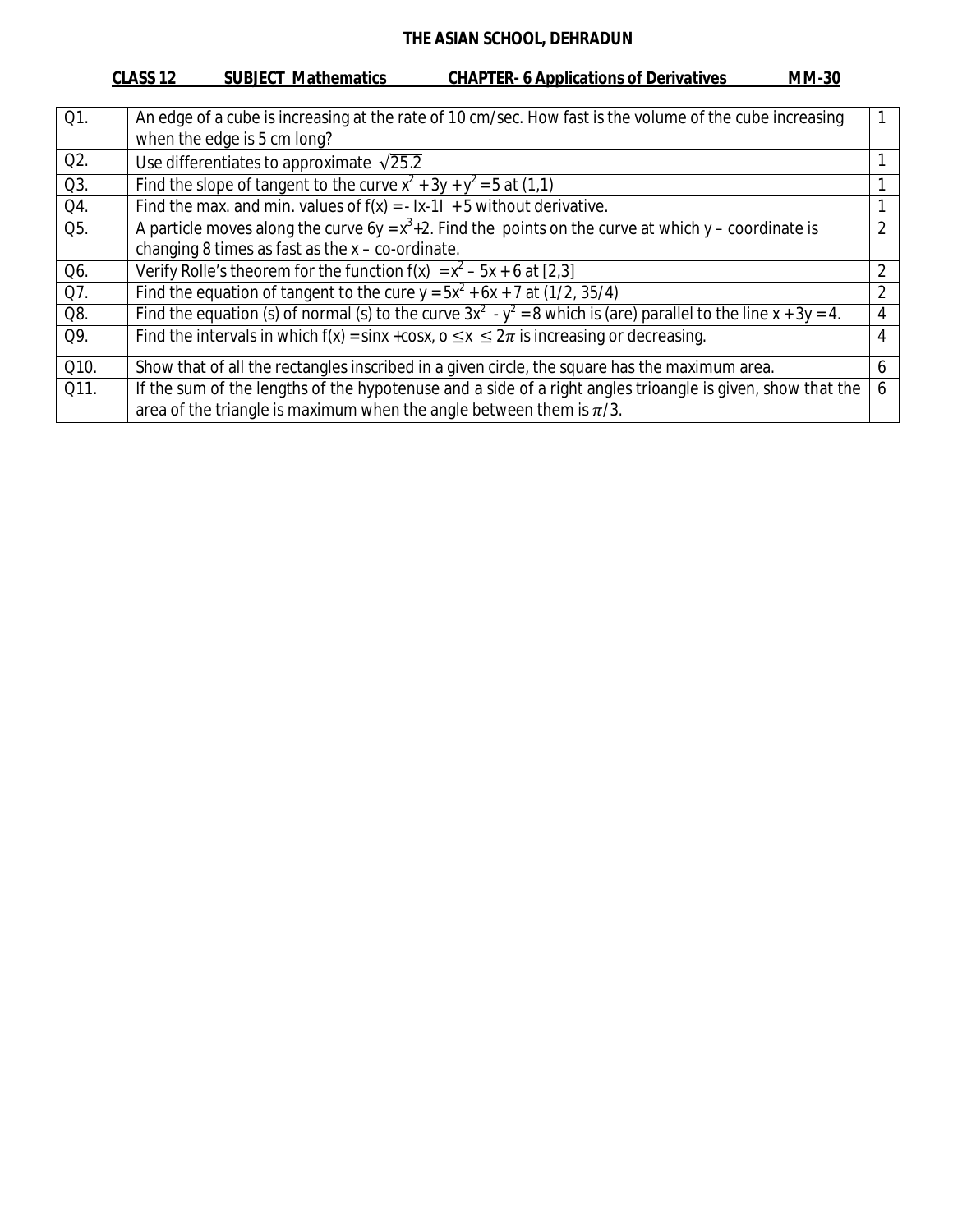#### **Class XII – Chapter 7 (Integration) Mathematics Test**

Q1. a) 
$$
\int \frac{x^2 + 1}{x^4 + 1} dx
$$
 b)  $\int \frac{dx}{1 + 3 \sin^2 x + 8 \cos^2 x}$   
\nQ2. Evaluate  $\int \frac{dx}{\sqrt{1 + \sin x}} = \frac{2}{\sqrt{1 + \cos x}} = \frac{2}{x}$   
\nQ3. Evaluate  $\int \frac{\sqrt{1 + \sin x}}{\sqrt{1 + \cos x}} e^{-\frac{x}{2}} dx$   
\nQ4. Evaluate  $\int_0^{\frac{\pi}{2}} (\sqrt{\tan x} + \sqrt{\cot x}) dx$   
\nQ5. Evaluate  $\int_0^{\frac{\pi}{2}} \frac{\sin x}{(\sec x + \tan x)} dx = \pi(\frac{\pi}{2} - 1)$   
\nQ6. Evaluate  $\int_0^{\frac{\pi}{2}} \frac{\sin^4 x}{\sec x + \tan x} dx$   
\nQ7.  $\int \frac{dx}{x^3 (x^5 + 1)^{3/5}}$   
\nQ8.  $\int \frac{x}{(x - 1)(x^2 + 1)} dx$   
\nQ9.  $\int \sqrt{\frac{1 - \sqrt{x}}{1 + \sqrt{x}}} dx$   
\nQ10.  $\int (x - 3) \sqrt{x^2 + 3x - 18} dx$   
\nQ11. Evaluate:  $\int_2^{\frac{\pi}{2}} |x - 2| + |x - 3| + |x - 5| dx$   
\nQ12. Evaluate:  $\int_2^{\frac{\pi}{2}} |x - 2| + |x - 3| + |x - 5| dx$   
\nQ13. Find the value of  $\int_{-\pi/2}^{\pi/2} \sin^7 x dx$   
\n2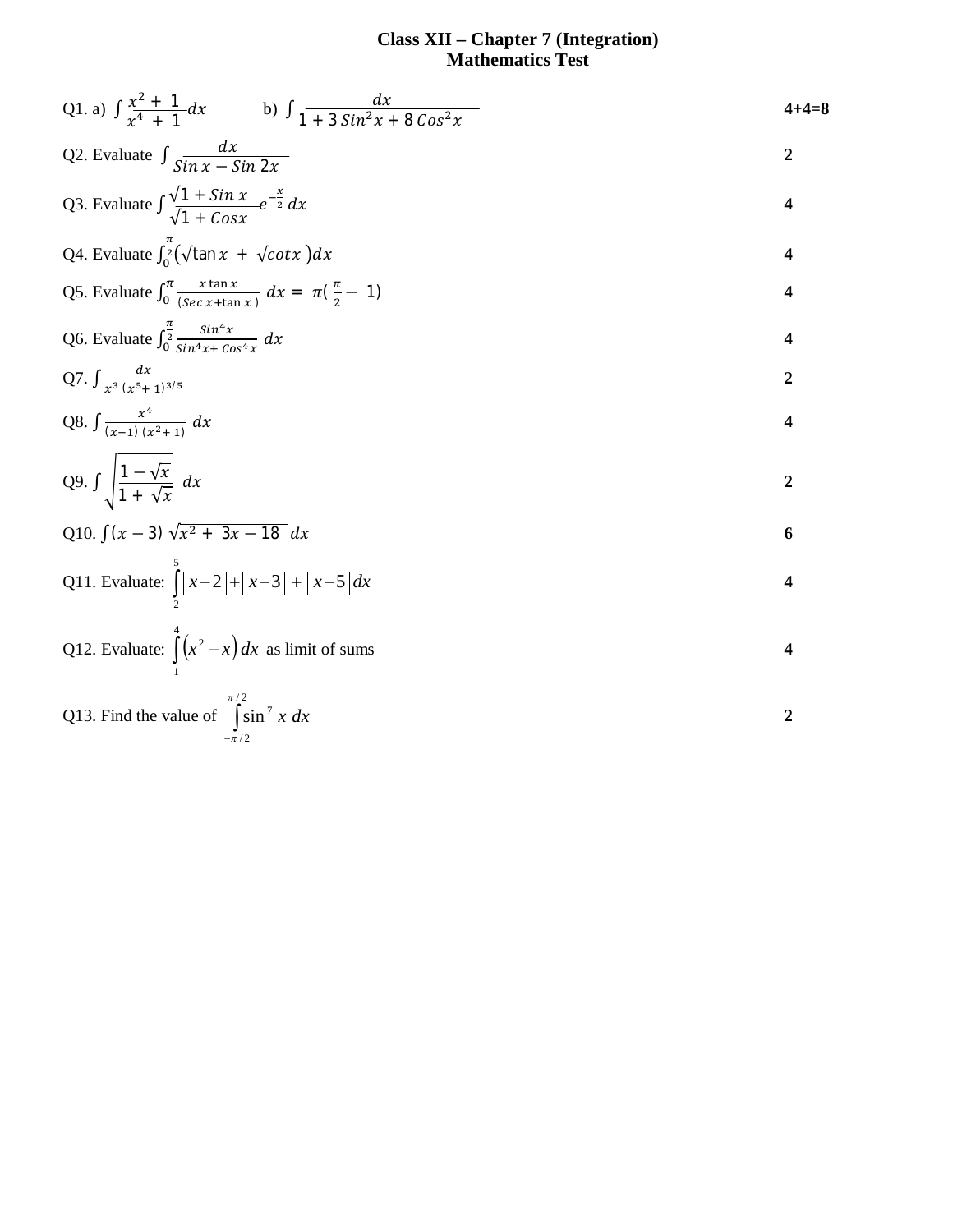#### **Class XII – Chapter 8 (Application of Integrals) Mathematics Test**

| Q1. Find the area of the region bounded by the curve $x^2 = 4y$ and the line $x = 4y - 2$              | 5 |
|--------------------------------------------------------------------------------------------------------|---|
| Q2. Using Integration, find the area of region bounded by $x^2 + y^2 = 16$ and $y^2 = 6x$ .            | 5 |
| Q3. Using the method of integration. Find the area of the region bounded by the lines                  |   |
| $3x-2y+1 = 0$ , $2x + 3y - 21 = 0$ and $x - 5y + 9 = 0$                                                | 5 |
| Q4. Prove that the curves $y^2 = 4x$ and $x^2 = 4y$ divide the area of the square bounded by $x = 0$ , |   |
| $x = 4$ , $y = 4$ and $y = 0$ into three equal parts.                                                  | 5 |
| Q5. Sketch the graph of $y =  x + 3 $ and evaluate the area under the curve $y =  x + 3 $ above x-axis |   |
| and between $x = -6$ to $x = 0$                                                                        |   |
| Q6. Using integration find the area of the following region:                                           |   |

$$
\{(x, y) : |x+2| \le y \le \sqrt{20 - x^2} \}
$$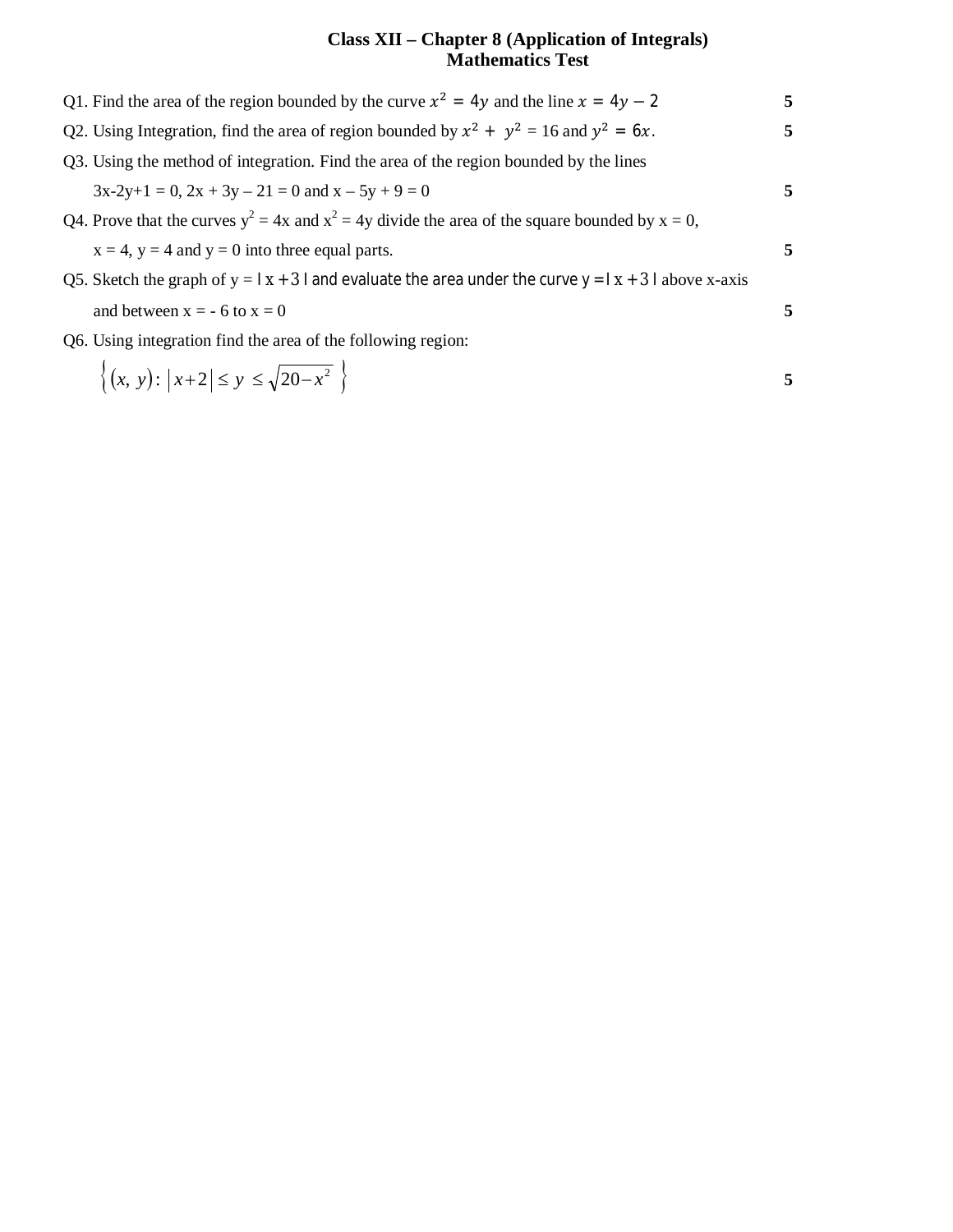#### **CLASS 12 SUBJECT Mathematics CHAPTER- 9 Differential Equation MM-30** Q1. Determine the order and degree of the differential equation :  $xy \frac{d^2y}{dx^2}$  $rac{d^2y}{dx^2}$  + x  $\left(\frac{dy}{dx}\right)^3$  y.  $\frac{dy}{dx}$  $\frac{dy}{dx} = 0.$ 1 Q2. Show that y = x. sinx is a solution of the equation: xy = y + x  $\sqrt{x^2-y}$  $\overline{2}$ . 1 Q3. Form the differential equation corresponding to the curve  $\frac{x}{a} + \frac{y}{y}$  $\mathcal{Y}$  $= 1$  1 Q4. Find the general solution of the different equation dy/dx =  $\frac{1+y^2}{1+x^2}$  $1+x^2$ 1  $\overline{Q5}$ . Find the equation of the curve passing through the paint (1,1) whose differential equation is x.  $dy = (2x^2 + 1)dx$ . 2 Q6. Find a particular solution of the differential equation :  $(x^{3} + x^{2} + x + 1)$   $\frac{dy}{dx} = 2x^{2} + x$ , y = 1 when x = 0. 2 Q7. Find the particular solution of the differential equation log  $\frac{dy}{dx}$  = 3x + 4y given that y = 0 when  $x = 0$ . 2 Q8. Show that the differential equation  $(x - y) \frac{dy}{dx} = x + 2y$  is homogeneous and solve it. Q9. Show that the general solution of the different equation.  $e^{-2\sqrt{x}}$  $rac{-2\sqrt{x}}{\sqrt{x}} - \frac{y}{\sqrt{y}}$  $\frac{y}{\sqrt{x}}$   $\int \frac{dy}{dx}$  $rac{dy}{dx} = 1.$  4 Q10. Show t hat the general solution of the different equation  $\frac{dy}{dx} + \frac{y^2 + y + 1}{x^2 + x + 1}$  $\frac{y+y+1}{x^2+x+1} = 0$  is given by  $(x + y + 1)$  $= A (1 - x - y - 2xy)$ . 6 Q11. The volume of a spherical ballon being inflated changes at a constan state. If initially its radius is 3 units and after 3 sec. It is 6 units. Find the radius of the ballon after t seconds. 6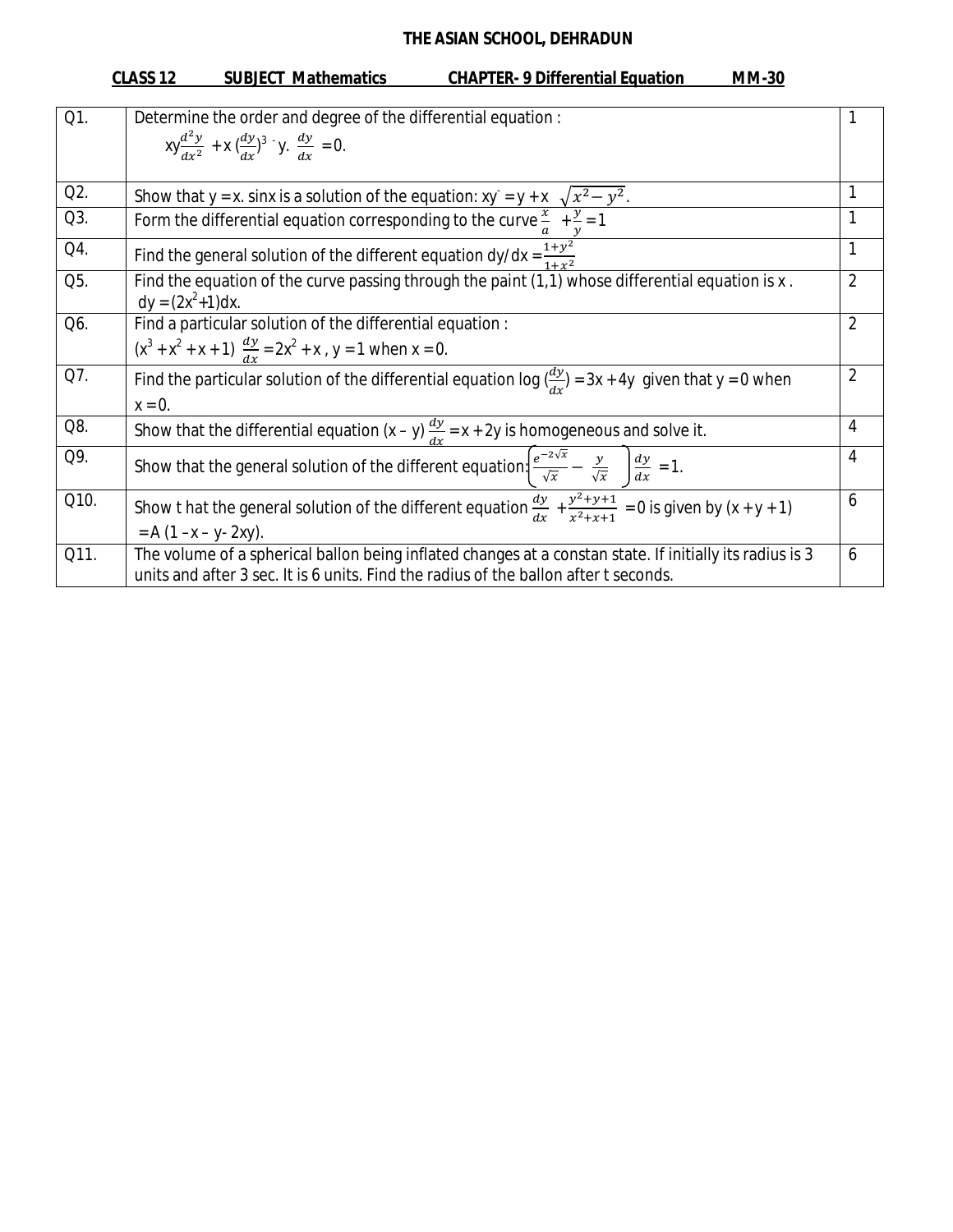## **Class XII – Chapter 10 (Vectors) Mathematics Test**

| Q1. Find $\lambda$ , if $(2\hat{i} + 6\hat{j} - 14\hat{k}) \times (\hat{i} - \lambda \hat{j} + 7\hat{k}) = \vec{0}$                                                                                                           |                                  |                         |
|-------------------------------------------------------------------------------------------------------------------------------------------------------------------------------------------------------------------------------|----------------------------------|-------------------------|
| Q2. Find $\lambda$ , if the projector of $\vec{a} = \lambda \hat{i} + \hat{j} + 4 \hat{k}$ on $\vec{b} = 2\hat{i} + 6\hat{j} + 3\hat{k}$ is 4 units.                                                                          |                                  |                         |
| Q3. Show that the vectors $\vec{a}$ , $\vec{b}$ , $\vec{c}$ are coplanar if $\vec{a} + \vec{b}$ , $\vec{b} + \vec{c}$ , $\vec{c} + \vec{a}$ are coplanar.                                                                     | 2                                |                         |
| Q4. Find a unit vector perpendicular to each of the vectors $\vec{a} + \vec{b}$ and $\vec{a} - \vec{b}$ where $\vec{a} = 3\hat{i} + 2\hat{j} + 2\hat{k}$ and                                                                  |                                  |                         |
| $\vec{b} = \hat{i} + 2\hat{j} - 2\hat{k}$ .                                                                                                                                                                                   |                                  |                         |
| Q5. If $\vec{x} = 3\hat{i} + 4\hat{j} + 5\hat{k}$ and $\vec{y} = 2\hat{i} + \hat{j} - 4\hat{k}$ then express $\vec{y} = \vec{a} + \vec{b}$ , where $\vec{a}$ is parallel to $\vec{x}$ and $\vec{b}$ is $\perp$ to $\vec{x}$ . |                                  | $\overline{\mathbf{4}}$ |
| Q6. Let $\vec{a} = \hat{i} + 4\hat{j} + 2\hat{k}$ and $\vec{b} = 3\hat{i} - 2\hat{j} + 7\hat{k}$ $\vec{c} = 2\hat{i} - \hat{j} + 4\hat{k}$ . Find a vector $\vec{p}$ which is $\perp$ to both $\vec{a}$ and $\vec{b}$         |                                  |                         |
| and $\vec{p} \cdot \vec{c} = 18$                                                                                                                                                                                              |                                  |                         |
| Q7. The scaler product of the vector $\hat{i} + \hat{j} + \hat{k}$ with the unit vector along the sum of vectors $2\hat{i} + 4\hat{j} - 5\hat{k}$ and                                                                         |                                  |                         |
| $\lambda \hat{i} + 2\hat{j} + 3\hat{k}$ is 1. Find $\lambda$ .                                                                                                                                                                |                                  |                         |
| Q8. If $\vec{a} + \vec{b} + \vec{c} = \vec{0}$ and $ \vec{a}  = 3$ , $ \vec{b}  = 5$ , $ \vec{c}  = 7$ , then find the angle between $\vec{a}$ and $\vec{b}$ .                                                                | 2                                |                         |
| Q9. The scalar product of the vector $\vec{a} = 2 \hat{i} + \hat{j} + \hat{k}$ with a unit vector along the sum of vectors $\vec{b} =$                                                                                        | $2\hat{i} + 4\hat{j} - 5\hat{k}$ |                         |
| and $\vec{c} = \lambda \hat{i} + 2\hat{j} + 3\hat{k}$ in equal to one. Find value of $\lambda$ , and hence find unit vector along $\vec{b} + \vec{c}$ .                                                                       | 4                                |                         |
| Q10.find the value of $\lambda$ so that the vectors $\hat{i} + \hat{j} + \hat{k}$ , $2\hat{i} + 3\hat{j} - \hat{k}$ and $-\hat{i} + \lambda \hat{j} + 2\hat{k}$ are coplanar.                                                 |                                  |                         |
| Q11. If $\vec{a} \times \vec{b} = \vec{c} \times \vec{d}$ and $\vec{a} \times \vec{c} = \vec{b} \times \vec{d}$ then show that $(\vec{a} - \vec{d})$ is parallel to $(\vec{b} - \vec{c})$ .                                   | 2                                |                         |
| Q12. If $\vec{a}$ , $\vec{b}$ are unit vectors such that vector $\vec{a}$ + $3\vec{b}$ is $\perp$ to $7\vec{a} - 5\vec{b}$ , then find the angle between $\vec{a}$ and $\vec{b}$ .                                            | 2                                |                         |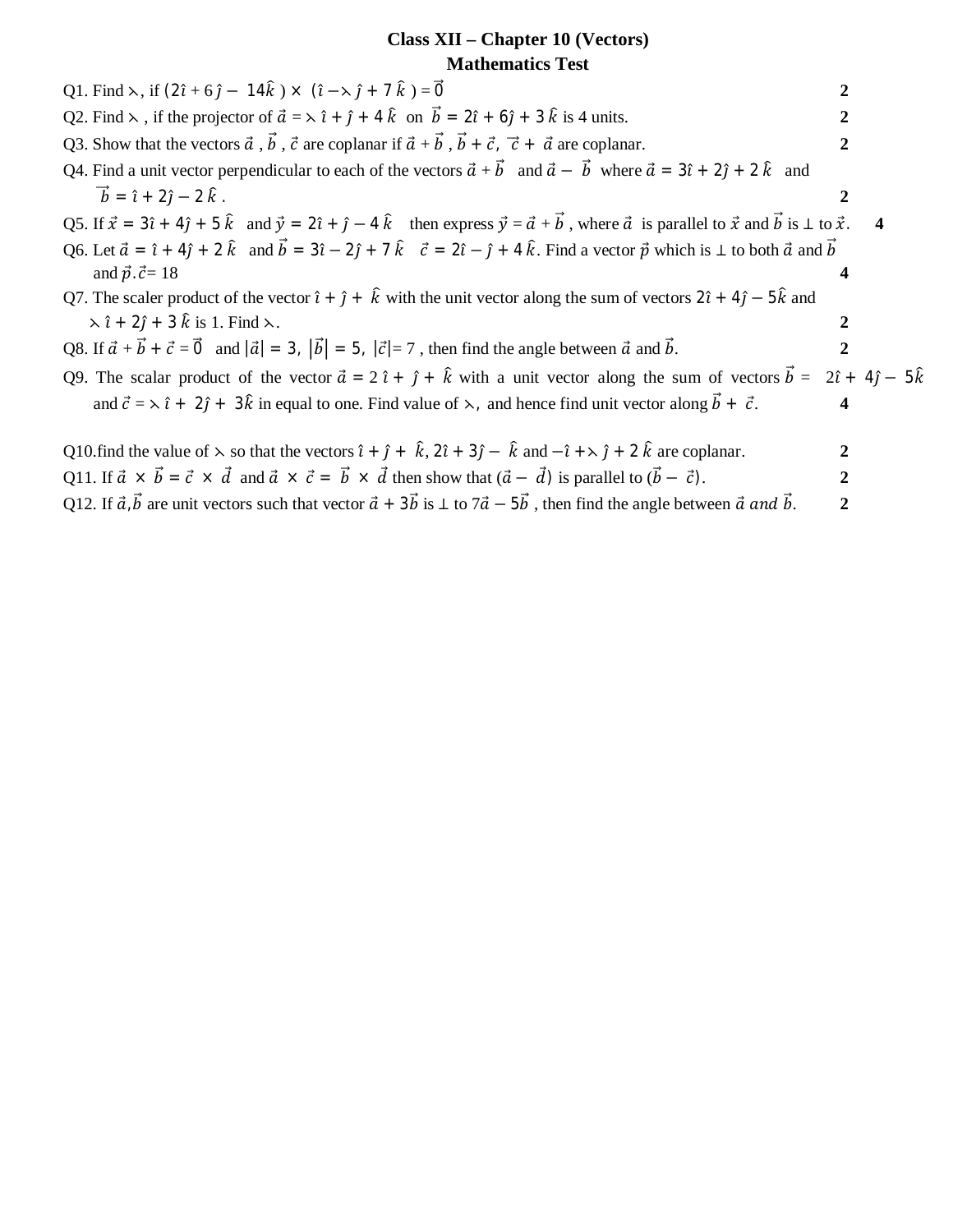|      | <u>CLASS 12</u><br><b>SUBJECT Mathematics</b><br><b>CHAPTER-11</b><br><b>MM-30</b>                                                                                   |                |
|------|----------------------------------------------------------------------------------------------------------------------------------------------------------------------|----------------|
|      |                                                                                                                                                                      |                |
| Q1   | If a line has direction ratios 2, -1, -2, find its direction cosines.                                                                                                | 1              |
| Q2.  | Find the vector equation of a line which passes through the point $2i - j + 4k$ and in the direction of                                                              | 1              |
|      | $1 + J - 2k$ .                                                                                                                                                       |                |
| Q3.  | Find the angle between the planes $\overline{r}$ . (2i - j + k) = 6 and r. (l + j + 2k) = 5                                                                          | 1              |
| Q4.  | Find the vector equation of a plane at a distance of 5 units from the origin and has I as the unit                                                                   | 1              |
|      | vector normal to it.                                                                                                                                                 |                |
| Q5.  | Find the vector equation of the line passing through the points $(-1, 0, 2)$ and $(3, 4, 6)$                                                                         | $\overline{2}$ |
| Q6.  | Find the value of p so that the lines $\frac{1-x}{3} = \frac{7y-14}{2p} = \frac{z-3}{2}$ and $\frac{7-7x}{3p} = \frac{y-5}{1} = \frac{6-z}{5}$ are the right angles. | $\overline{2}$ |
| Q7.  | Find the equation of the plane through the intersection of the planes $3x - y + 2z - 4 = 0$ and $x + y + z$                                                          | $\overline{2}$ |
|      | $-2 = 0$ and the point $(2,2,1)$                                                                                                                                     |                |
| Q8.  | Find the equation of the line passing through the point $(1,2,-4)$ and perpendicular to the lines                                                                    | $\overline{4}$ |
|      | $\frac{x-8}{3}$ = $\frac{y+19}{-16}$ = $\frac{z-10}{7}$ and $\frac{x-15}{3}$ = $\frac{y-29}{8}$ = $\frac{z-5}{-5}$                                                   |                |
| Q9.  | Find the distance of the point (-1, -5, -10) from the point of intersection of the line $r = (2i - j + 2k)$                                                          | $\overline{4}$ |
|      | + $\lambda$ (3i +4j +2k) and the plane $\overrightarrow{r}$ . (i - j + k) = 5                                                                                        |                |
| Q10  |                                                                                                                                                                      | 6              |
|      | Find the length of perpendicular from the point (1,2,3) to the line $\frac{x-6}{3} = \frac{y-7}{5} = \frac{z-7}{2}$ .                                                |                |
| Q11. | Prove that the lines $\frac{x+1}{3} = \frac{y+3}{5} = \frac{z+5}{7}$ and $\frac{x-2}{1} = \frac{y-4}{4} = \frac{z-6}{7}$ are coplaner. Also, find the plane          | 6              |
|      | containing these two lines.                                                                                                                                          |                |
|      |                                                                                                                                                                      |                |
|      |                                                                                                                                                                      |                |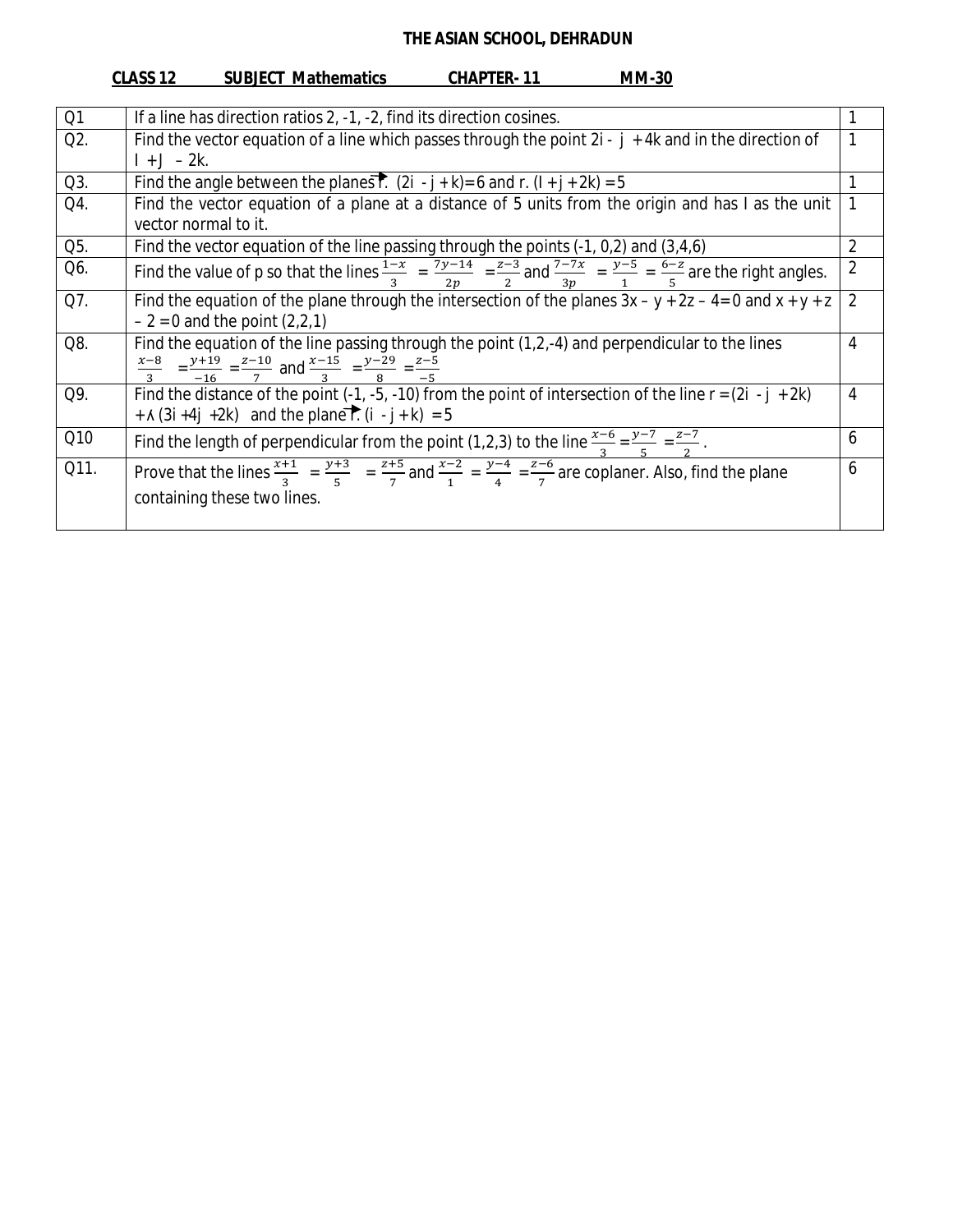|                  | <b>CHAPTER-12 Linear Programmins Problem</b><br><b>SUBJECT Mathematics</b><br>CLASS <sub>12</sub><br><b>MM-30</b>    |   |
|------------------|----------------------------------------------------------------------------------------------------------------------|---|
|                  |                                                                                                                      |   |
| Q1.              | A cooperative society of farmers has 50 hectare of land to grow two crops X and Y. The profit from<br>6 <sup>6</sup> |   |
|                  | crops X and Y per hectare are estimated as Rs 10,500 and Rs 9,000 respectively. To control weeds, a                  |   |
|                  | liquid herbicide has to be used for crops X and Y at rates of 20 litrer and 10 litres per hectare.                   |   |
|                  | Further, no more than 800 litre of herbicide should be used in order to protect fish and wild life                   |   |
|                  | using a pond which collects drainage from this land. How much land should be allocated to each                       |   |
|                  | crop so as to maximize the total profit at the society?                                                              |   |
| Q <sub>2</sub> . | A manufacturing company makes two models A and B of a product. Each piece of model a requires                        | 6 |
|                  | a labour hours for fabricating and 1 labour for finishing. Each piece of model B requires 12 labour                  |   |
|                  | hours for fabricating and 3 labour hours for finishing. For fabricating and finishing, the maximum                   |   |
|                  | labour hours available are 180 and 30 respectively. The company makes a profit of Rs 8000 on each                    |   |
|                  | piece of model A and Rs 12000 on each prices of model B. How many prices of model A and Model B                      |   |
|                  | should be manufactured per week to realize a maximum profit?                                                         |   |
| Q3.              | A dietician wishes to mix two types of foods in such a way that vitamin contents of the mixture                      | 6 |
|                  | contain at-least B units of vitamin A and 10 units of vitamin C. food I contains 2 units/ Kg of vitamin              |   |
|                  | A and 1 unit/jkg of vitamin C. Food II contains 1 unit/kg of vitamin A and 2 unit/kg of vitamin C. It                |   |
|                  | costs Rs.50 /kg to purchase food I and Rs70/kg to purchase food II. Formulate this problem as a LPP                  |   |
|                  | to minimize the cost and find the minimum cost.                                                                      |   |
| Q4.              | A manufacturer produces nuts and bolts. It takes 1 hour of work on machine A and 3 hours on                          | 6 |
|                  | machine B to produce a package of nuts. It takes 3 hours on machine A and 1 hour on machine B to                     |   |
|                  | produce a package of bolts. He earns a profit of Rs. 17.50 per package on nuts and Rs. 7.00 per                      |   |
|                  | package on bolts. How many package of each should be produced each day so as to maximize his                         |   |
|                  | profit, if he operates his machines for at the most 12 hours a day?                                                  |   |
| Q5.              | An aeroplane can carry a maximum of 200 passengers . A profit of Rs.1000 is made on each                             | 6 |
|                  | executive class ticket and a profit of Rs. 600 is made on each economy class ticket. The airline                     |   |
|                  | reserves at-least 20 seats for executive class. However, at-least 4 times as many passengers prefer                  |   |
|                  | to travel by economy class than by the executive class. Determine how many tickets of each type                      |   |
|                  | must be sold in order to maximize the profit? What is the maximum profit?                                            |   |